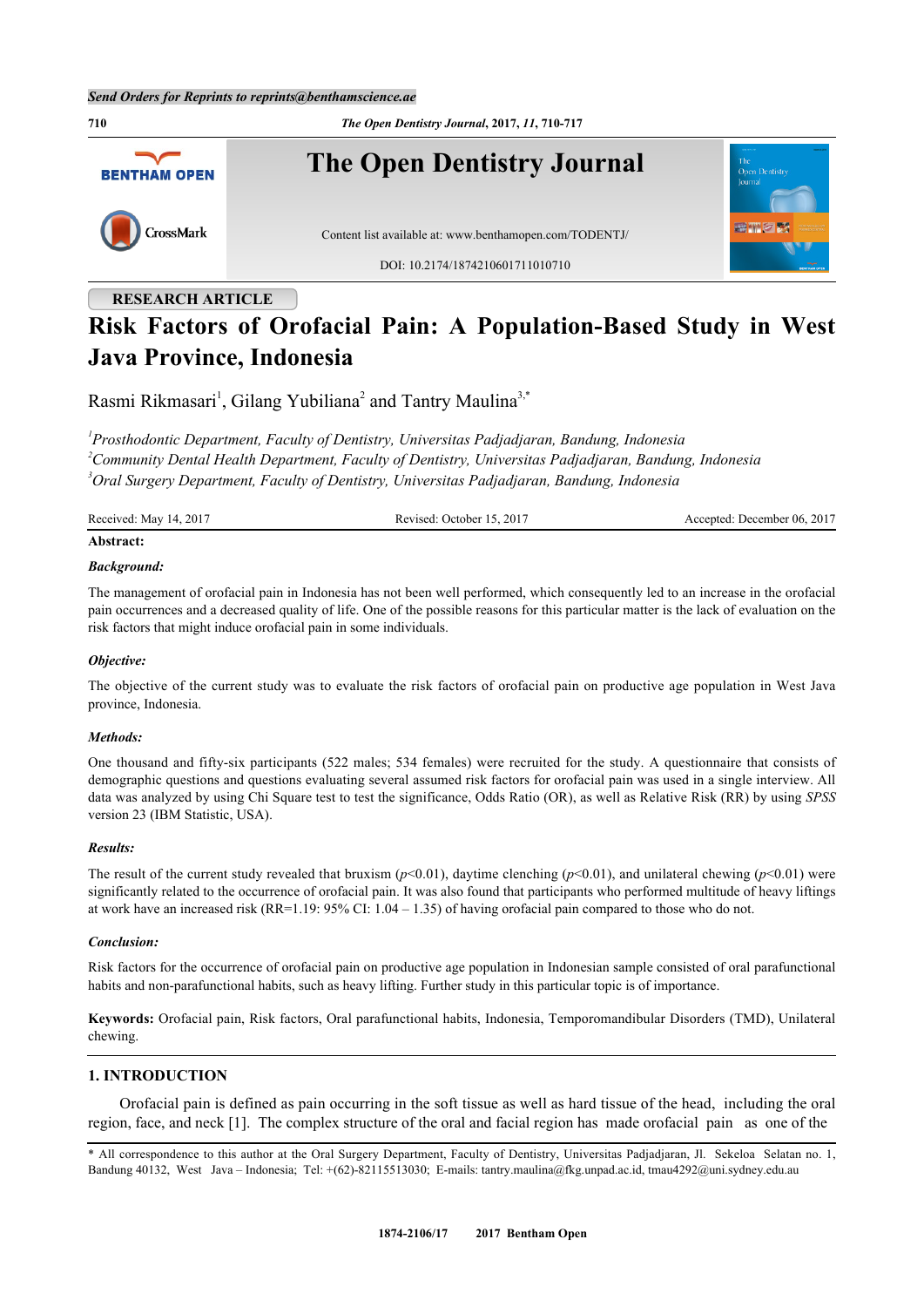challenging conditions to be treated by clinicians [\[2](#page-6-1)]. The fact that it impacted the patient's quality of life and caused high level of impairment [[3](#page-6-2) - [6\]](#page-6-3) has been one of the highlights in the management of orofacial pain. Amongst the groups of patients who were affected by orofacial pain, the age group of 18-45 years old, is a productive age group that is mostly affected by orofacial pain in regards to work productivity. A study about orofacial pain and its associated impact on the community showed that this particular age group showed a high prevalence of orofacial pain [[7](#page-6-4)]. Whilst previous studies about the impact of orofacial pain on work activities showed significant correlations between the duration and intensity of orofacial pain and impaired work activities [[8,](#page-6-5) [9\]](#page-6-6).

There are several factors that are considered to be the risk factors for orofacial pain. A model developed in a study by Maixner *et al*, (2011). based on a model proposed by Dworkin *et al*, (1992) about the biopsychosocial model of Temporomandibular Disorders (TMD) revealed that TMD and its pain and other accompanying symptoms were influenced proximally by two factors, psychological distress and pain amplification, with the later factor includes proinflammatory states, impaired pain regulation, cardiovascular function, and neuroendocrine function [[10,](#page-7-0) [11\]](#page-7-1). Aside from these two assumed risk factors of orofacial pain, the two factors also assumed to be associated with the occurrence of orofacial pain are age and gender. In a study about gender difference in the occurrence of TMD, Bagis *et al*, (2012) showed that pain in the masseter muscle as well as TMJ pain while resting was found to be more frequent in female than male participants. In this study, age was also found to have a significant effect on the occurrence of TMD [\[12](#page-7-2)].

Another study by Anggarwai *et al*, (2010) about the risk factors for the onset of chronic orofacial pain on adults aged 18-75 years that were patients from a general practice in the North West of England revealed that grinding, anxiety, depression, health anxiety, chronic widespread pain and irritable bowel syndrome were the factors that were significantly ( $p < 0.05$ ) associated to the incidence of chronic orofacial pain. In this population-based prospective study that involved 1329 participants, it was also revealed that age was a risk factor for the onset of chronic orofacial pain, with those who are in the low age category is being the group that is more prone to chronic orofacial pain [\[13](#page-7-3)].

The variation of results in previous studies about the risk factors of orofacial pain as well as the high prevalence of orofacial pain in Indonesian sample in previous studies[[8](#page-6-5)[,14\]](#page-7-4) emphasizes the need of a conduction of an epidemiological study that can evaluate the risk factors for the occurrence of orofacial pain in Indonesia. Therefore, the aim of the current study was to identify the risk factors of orofacial pain in the productive age group in Indonesia and associate these risk factors to the occurrence of orofacial pain.

## **2. MATERIALS AND METHODS**

The current study randomly recruited 1056 (522 males; 534 females) participants from six regencies and three cities from West Java province that were selected by using the Cluster Sampling method. After the cities and regencies were selected, participants who were at the age of 18 - 45 years old were randomly selected by using the Simple Random Sampling (SRS) method. Prior to the start of the study, an ethical approval was gained from the Health Research Ethic Committee Faculty of Medicine Universitas Padjadjaran, Bandung, Indonesia. All procedures in the current study has been conducted in full accordance to the Declaration of Helsinski and prior to the start of data collection, all participants signed a written informed consent. All participants' demographical data that includes educational attainment (elementary school, junior high school, senior high school, college (3 years of higher education that resulted in a Diploma degree)and university (5 years of education that resulted in a Bachelor degree)), type of occupation (1: private sector worker; 2: entrepreneur; 3: laborer; 4: driver; 5: housewife; 6: government employee; 7: student; 8: unemployed; 9: health professional), as well as age and gender were recorded in Table **[1](#page-2-0)**. Two calibrated interviewers interviewed the participants by using a validated questionnaire in Bahasa Indonesia, which is the official language of Indonesia.

The questionnaire consists of twenty-five questions (Fig. **[1](#page-2-1)**) that evaluated several factors which were assumed to be the risk factors for orofacial pain, and one main question that evaluated the occurrence of orofacial pain within the last six months.Orofacial pain included in the current study is the pain occurring in the tooth (toothache), pain in the jaw joint/s, pain in the area just in front of the ear/s, pain in or around the eyes, pain when opening the mouth wide, shooting pains in the face or cheeks, pain in the jaw joint when chewing food, pain in and around the temples, tenderness of muscles at the side of the face, and a prolonged burning sensation in the tongue or other parts of the mouth. Prior to the start of the study, all field researchers were calibrated on performing the interview accordingly. After every question that was asked to the participant, the reviewer give a calibrated explanation to the participant regarding the meaning of the question.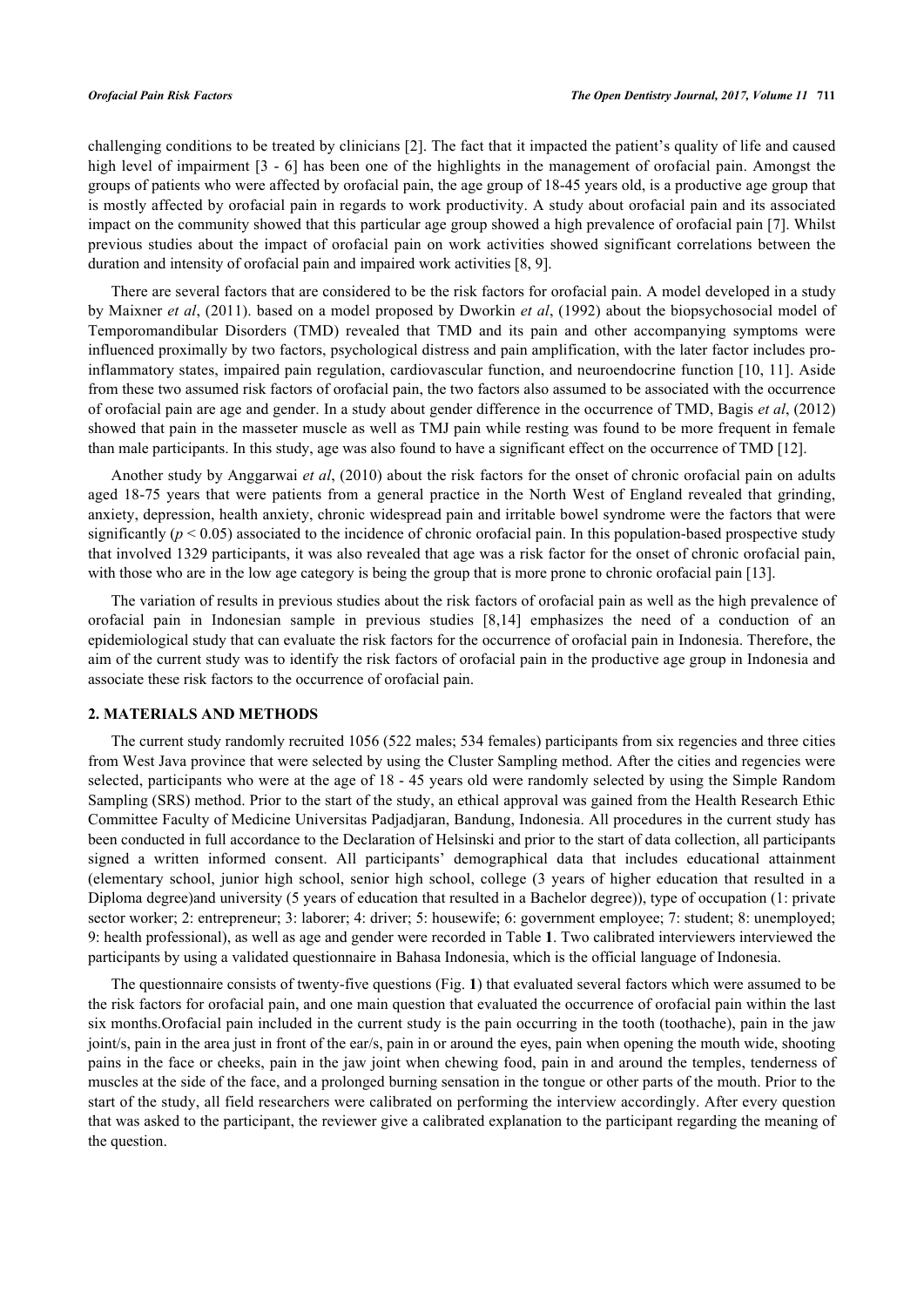<span id="page-2-0"></span>

| <b>Categories</b> |                      | <b>Number of Participants</b> |                                     |                    |      |      |                 |                                |      |                                   |      |
|-------------------|----------------------|-------------------------------|-------------------------------------|--------------------|------|------|-----------------|--------------------------------|------|-----------------------------------|------|
|                   |                      | $18 - 30$ Years Old           |                                     |                    |      |      | 31-45 Years Old |                                |      |                                   |      |
| Age               |                      | 522                           |                                     |                    |      |      | 534             |                                |      |                                   |      |
| Gender            | Male                 |                               | Female                              |                    | Male |      |                 | Female                         |      |                                   |      |
|                   |                      | 272                           | 250                                 |                    |      |      |                 | 251                            |      | 283                               |      |
| Educational       | Elementary<br>School |                               | <b>Junior High</b><br><b>School</b> | <b>High School</b> |      |      |                 | College<br>$(3 \text{ years})$ |      | University<br>$(5 \text{ years})$ |      |
| <b>Attainment</b> | 201                  |                               | 304                                 |                    |      | 478  |                 |                                | 32   |                                   | 41   |
|                   | $1*$                 | $2*$                          | $3*$                                |                    | $4*$ | $5*$ |                 | $6*$                           | $7*$ | $8*$                              | $9*$ |
| Occupation        | 192                  | 219                           | 81                                  |                    | −    | 359  |                 | 84                             | 42   | 71                                |      |

\*occupation categories: 1: private sector worker; 2: entrepreneur; 3: laborer; 4: driver; 5: housewife; 6: Government employee; 7: Student; 8: unemployed; 9: health professional.

The questionnaire was divided into the following sections: questions number 1 to 5 evaluated the participants' economical and occupational aspect, questions number 6 and 7 evaluated the participant' involvement in social activity, questions 8 to 10 evaluated the participants' residential location, questions 11 to 13 evaluated the participants' access to a dental health facility as well as dental health awareness, questions 14 to 16 evaluated the participants' dental habit, questions 17 to 19 evaluated the participants' daily habit regarding food consumption and workout habits, and questions 20-25 evaluated participants' oral parafunctional habits, such as smoking, unilateral chewing, bruxism, excessive gum chewing, nail and lip biting as well as daytime clenching. After the completion of the twenty-five questions, the participants were asked whether they experienced or experiencing orofacial pain within the last six months. All data were then recorded and analyzed by using the Chi Square test to test the significance and were analyzed for Odds Ratio (OR) as well as Relative Risk (RR) by using *SPSS* version 23 (IBM Statistic, USA).

## **3. RESULTS**

The current study recruited 1056 participants (mean age  $\pm 31$  years old) who are considered to be at the productive age (18-45 years old). From the analysis of the demographical characteristics and occurrence of orofacial pain (Table **[2](#page-3-0)**), it was revealed that orofacial pain mostly occur in participants who were at the 31 - 45 years old age group (52.62%), female (50.28%), elementary school graduates (55.72%), and work as laborer (69.49%). Others demographical characteristic can be viewed in Table**2**. An evaluation performed on dental related factors to the occurrence of orofacial pain can be viewed in Fig. (**[2](#page-4-0)**)

Another analysis performed between these dental related factors to the occurrence of orofacial pain revealed an unusual results, where out of the 994 participants who do not have a regular dental visitation schedule, 513 (51.60%) participants have never experienced orofacial pain; and out of the 1034 participants who do not brush their teeth twice a day, about 50.29% (520) participants have never experienced orofacial pain; and that despite the fact that the nearest community health center located to their residential area has dental facilities, orofacial pain still occurred on 421 (out of 842) participants.

<span id="page-2-1"></span>Significant associations between the occurrence of orofacial pain and oral parafunctional habits (bruxism  $(p<0.01)$ , unilateral chewing (*p*<0.01), and daytime clenching (*p*<0.01)), Odds Ratio (OR) as well as Relative Risk (RR) were also calculated in the current study and can be viewed in Table **[3](#page-4-1)**. One of the highest OR revealed in the study was the OR calculated to test the association between unilateral chewing to the occurrence of orofacial pain, which was 2.33, which means those who performed unilateral chewing on a regular basis, are 2.33 times more likely to have orofacial pain compared to those who chew bilaterally. It was also revealed that those who chew from one side of the mouth have a 55% increased risk (RR=1.55; 95% CI: 1.35 - 1.79) in having orofacial pain compared to those who do not chew from one side of the mouth only. A rather unusual finding regarding OR and RR were found when an association between regular dental visit twice a year and the occurrence of orofacial pain was tested. An OR of 3.34 was obtained regarding this particular association, which means those who went for a regular dental visitation twice a year are 3.34 times more likely to have orofacial pain compared to those who do not. A relative risk calculation regarding this particular association revealed that those who have a dental visitation schedule twice a year have an increased risk of 57% (RR=1.57; 95% CI: 1.34 - 1.83) in having orofacial pain compared to those who do not have a routine dental visitation schedule.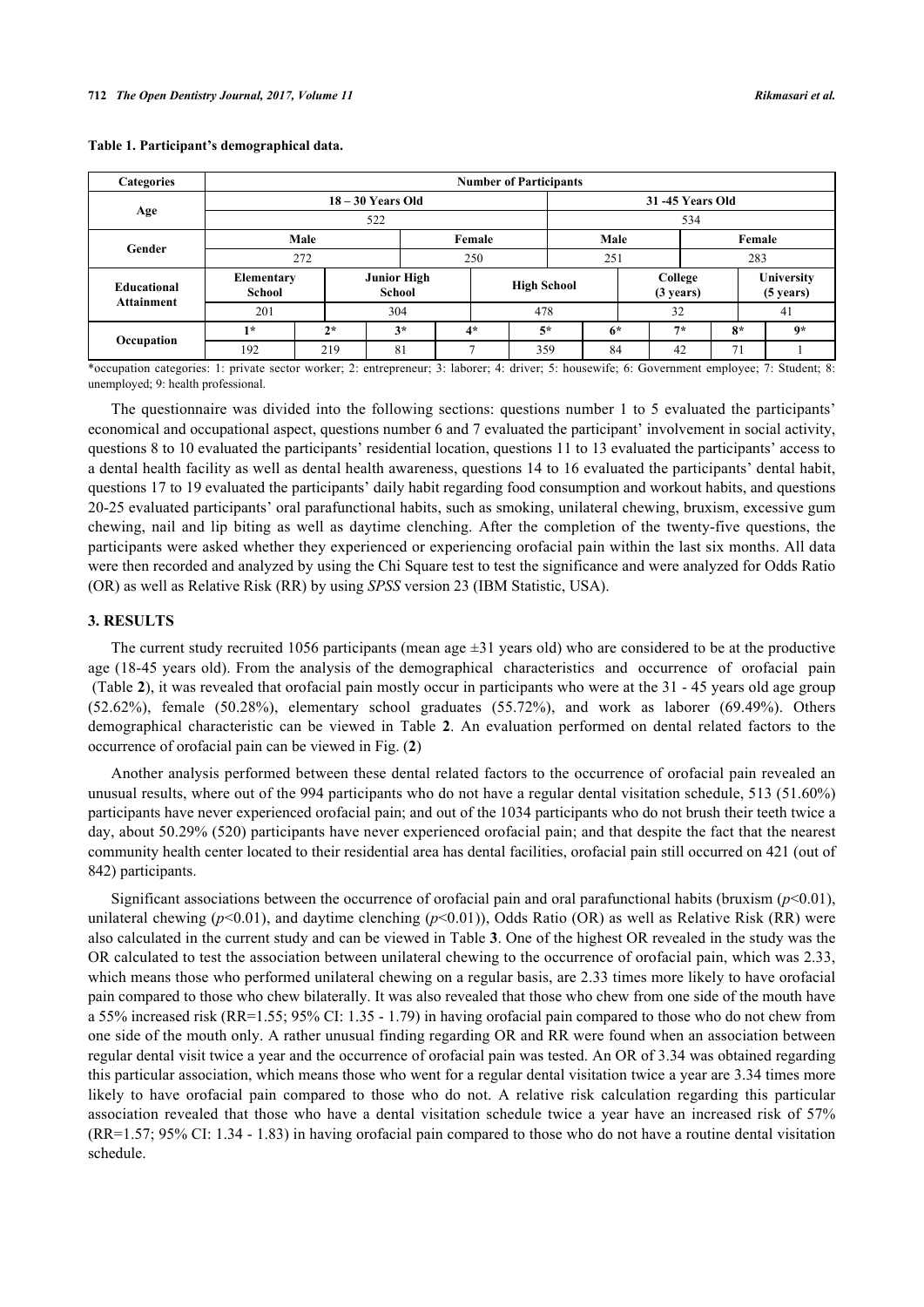| Name                          |  |
|-------------------------------|--|
| Age                           |  |
| Gender                        |  |
| Occupation                    |  |
| <b>Educational Attainment</b> |  |

Please answer the question with a "Yes" or a "No".

| N <sub>0</sub>   | <b>Ouestion</b>                                                | <b>Answer</b> |     |  |
|------------------|----------------------------------------------------------------|---------------|-----|--|
|                  |                                                                | <b>Yes</b>    | No. |  |
| 1                | Do you have a permanent job?                                   |               |     |  |
| $\boldsymbol{2}$ | Do you have a fixed income?                                    |               |     |  |
| 3                | Do you make more than 3.000.000 IDR / month?                   |               |     |  |
| 4                | Does your work requires you to lift heavily on daily basis?    |               |     |  |
| 5                | Does your work stressed you out?                               |               |     |  |
| 6                | Do you meet your friend or family for a routine (monthly,      |               |     |  |
|                  | weekly) social event or meeting?                               |               |     |  |
| 7                | Do you attend social gathering held by the office or local     |               |     |  |
|                  | citizen's committee?                                           |               |     |  |
| 8                | Do you live in a private housing complex/ cul de sac?          |               |     |  |
| 9                | Do you live in a rural area?                                   |               |     |  |
| 10               | Does your house located in the city center?                    |               |     |  |
| 11               | Does your house located within 5 km to the nearest             |               |     |  |
|                  | community health center or a private practice dentist?         |               |     |  |
| 12               | Does the nearest community health center to your house has     |               |     |  |
|                  | a dental clinic?                                               |               |     |  |
| 13               | Did you go to a dentist or any other health professional when  |               |     |  |
|                  | you experienced orofacial pain?                                |               |     |  |
| 14               | Do you brush your teeth twice a day?                           |               |     |  |
| 15               | Do you use oral/mouth rinse?                                   |               |     |  |
| 16               | Do you go to the dentist for a routine check-up twice a year?  |               |     |  |
| 17               | Do you exercise at least once a week?                          |               |     |  |
| 18               | Do you like to consume sweets?                                 |               |     |  |
| 19               | Do you consume fruit and veggie on a daily basis?              |               |     |  |
| 20               | Do you smoke?                                                  |               |     |  |
| 21               | Do you chew on a certain side of the mouth?                    |               |     |  |
| 22               | Do you have night bruxism?                                     |               |     |  |
| 23               | Do you chew gum (at least three times a day) on a daily basis? |               |     |  |
| 24               | Do you bite your nail or lips frequently?                      |               |     |  |
| 25               | Do you clench your teeth regularly during daytime?             |               |     |  |
|                  | Do you have or have had orofacial pain for the last six        |               |     |  |
|                  | months?                                                        |               |     |  |

**Fig. (1).** Orofacial pain risk factors questionnaire (English version).

## <span id="page-3-0"></span>**Table 2. The distribution of the occurrence of orofacial pain based on demographical characteristics of the participants.**

| No Demographical Characteristics | <b>Occurrence of Orofacial Pain</b> |                                                     |               |                                                     |  |
|----------------------------------|-------------------------------------|-----------------------------------------------------|---------------|-----------------------------------------------------|--|
|                                  |                                     | <b>Yes</b>                                          |               | No.                                                 |  |
|                                  | <b>Number</b>                       | Percentage<br>(within demographical characteristic) | <b>Number</b> | Percentage<br>(within demographical characteristic) |  |
| $1$  Age                         |                                     |                                                     |               |                                                     |  |
| $18 - 30$ years old              | 247                                 | 47.32%                                              | 275           | 52.68%                                              |  |
| $31 - 45$ years old              | 281                                 | 52.62%                                              | 253           | 47.38%                                              |  |
| 2 Gender                         |                                     |                                                     |               |                                                     |  |
| Male                             | 260                                 | 49.71%                                              | 263           | 50.29%                                              |  |
| Female                           | 268                                 | 50.28%                                              | 265           | 49.72%                                              |  |
| 3 Educational attainment         |                                     |                                                     |               |                                                     |  |
| Elementary school                | 112                                 | 55.72%                                              | 89            | 44.28%                                              |  |
| Junior High School               | 147                                 | 48.36%                                              | 157           | 51.64%                                              |  |
| Senior High School               | 243                                 | 50.84%                                              | 235           | 49.06%                                              |  |
| College (3 years)                | 12                                  | 37.5%                                               | 20            | 62.5%                                               |  |
| University (5 years)             | 14                                  | 34.15%                                              | 27            | 63.85%                                              |  |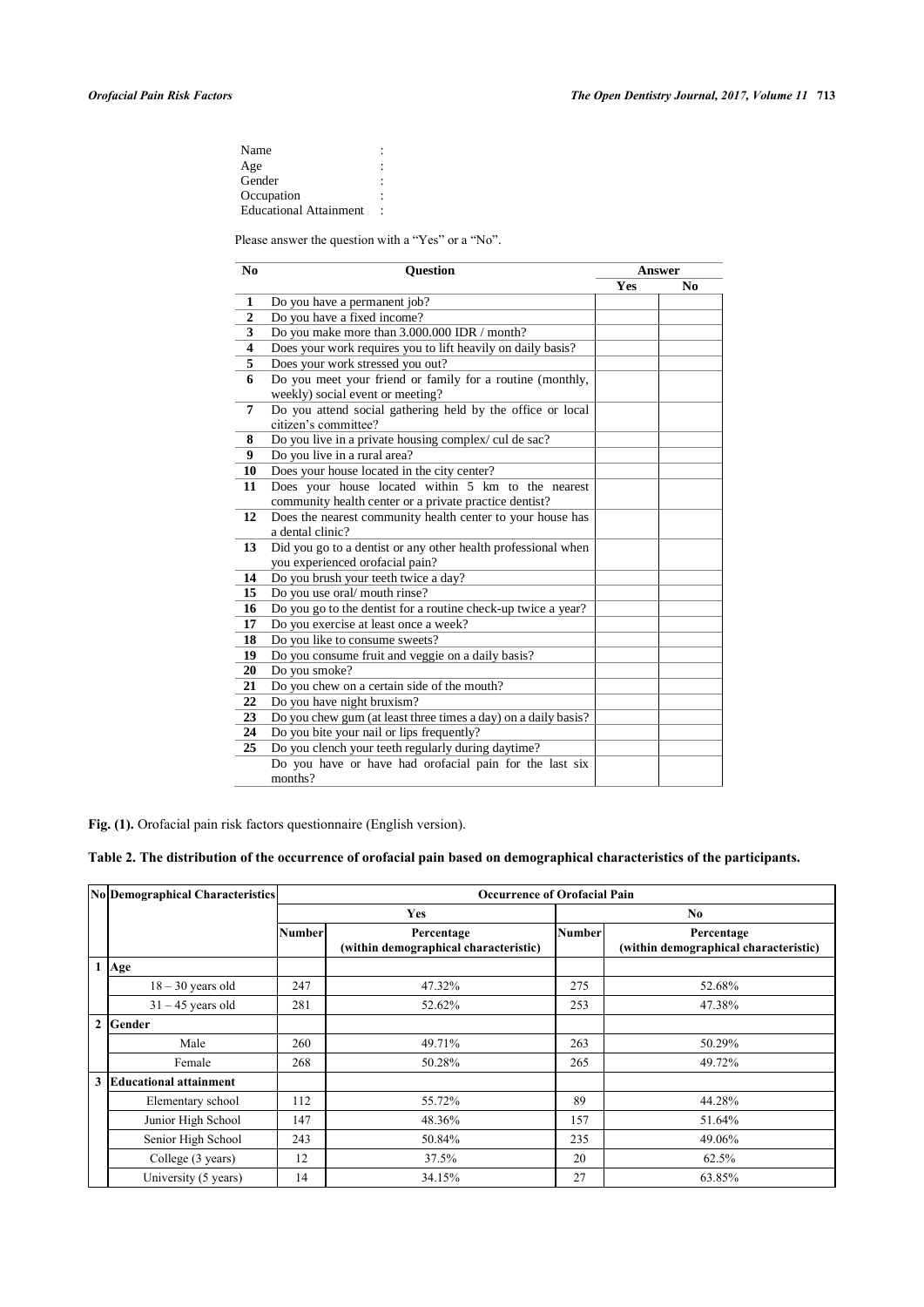*(Table 4) contd.* 

| No Demographical Characteristics | <b>Occurrence of Orofacial Pain</b> |                                                     |               |                                                     |  |
|----------------------------------|-------------------------------------|-----------------------------------------------------|---------------|-----------------------------------------------------|--|
|                                  |                                     | <b>Yes</b>                                          |               | N <sub>0</sub>                                      |  |
|                                  | <b>Number</b>                       | Percentage<br>(within demographical characteristic) | <b>Number</b> | Percentage<br>(within demographical characteristic) |  |
| 4 Occupation                     |                                     |                                                     |               |                                                     |  |
| Private sector worker            | 99                                  | 51.56%                                              | 93            | 48.44%                                              |  |
| Entrepreneur                     | 106                                 | 48.40%                                              | 113           | 51.60%                                              |  |
| Laborer                          | 49                                  | 69.49%                                              | 32            | 39.51%                                              |  |
| Driver                           | 2                                   | 28.57%                                              | 5             | 71.43%                                              |  |
| Housewife                        | 185                                 | 51.53%                                              | 174           | 48.47%                                              |  |
| Government employee              | 34                                  | 40.48%                                              | 50            | 59.52%                                              |  |
| Student                          | 25                                  | 59.52%                                              | 17            | 40.48%                                              |  |
| Unemployed                       | 28                                  | 39.44%                                              | 43            | 60.56%                                              |  |
| Health professional              | $\theta$                            | $0\%$                                               |               | 100%                                                |  |

<span id="page-4-0"></span>

**Fig.(2).** Participants distribution on dental related factors evaluation.

<span id="page-4-1"></span>

| Table 3. Significant associations, Odds Ratios (OR), and Relative Risks (RR) for the occurrence of orofacial pain and assessed |  |  |
|--------------------------------------------------------------------------------------------------------------------------------|--|--|
| risk factors.                                                                                                                  |  |  |

| No           | <b>Risk Factors</b>                   | <i>p</i> -value | <b>OR</b> | RR                                       |
|--------------|---------------------------------------|-----------------|-----------|------------------------------------------|
| л.           | Heavy lifting at work on daily basis. | 0.02            | 1.4       | 1.19<br>$(95\% \text{ CI}; 1.04 - 1.35)$ |
| $\mathbf{2}$ | Regular dental visit (2x/year)        | ${}_{0.01}$     | 3.34      | 1.57<br>$(95\% \text{ CI}; 1.34 - 1.83)$ |
| 3            | Unilateral chewing                    | ${}_{0.01}$     | 2.33      | 1.55<br>$(95\% \text{ CI}; 1.35 - 1.79)$ |
| 4            | <b>Bruxism</b>                        | ${}_{0.01}$     | 1.6       | 1.26<br>$(95\% \text{ CI}; 1.09 - 1.45)$ |
| 5            | Daytime clenching                     | ${}_{0.01}$     | 1.9       | 1.33<br>$(95\% \text{ CI}; 1.13 - 1.57)$ |

## **4. DISCUSSION**

The result of the current study suggested that several oral parafunctional habits, which are bruxism, unilateral chewing, and daytime clenching were potential risk factors for the occurrence of orofacial pain. Oral parafunctional habits have been known for their short or long term effect on the oral structures. One of the oral parafunctional habits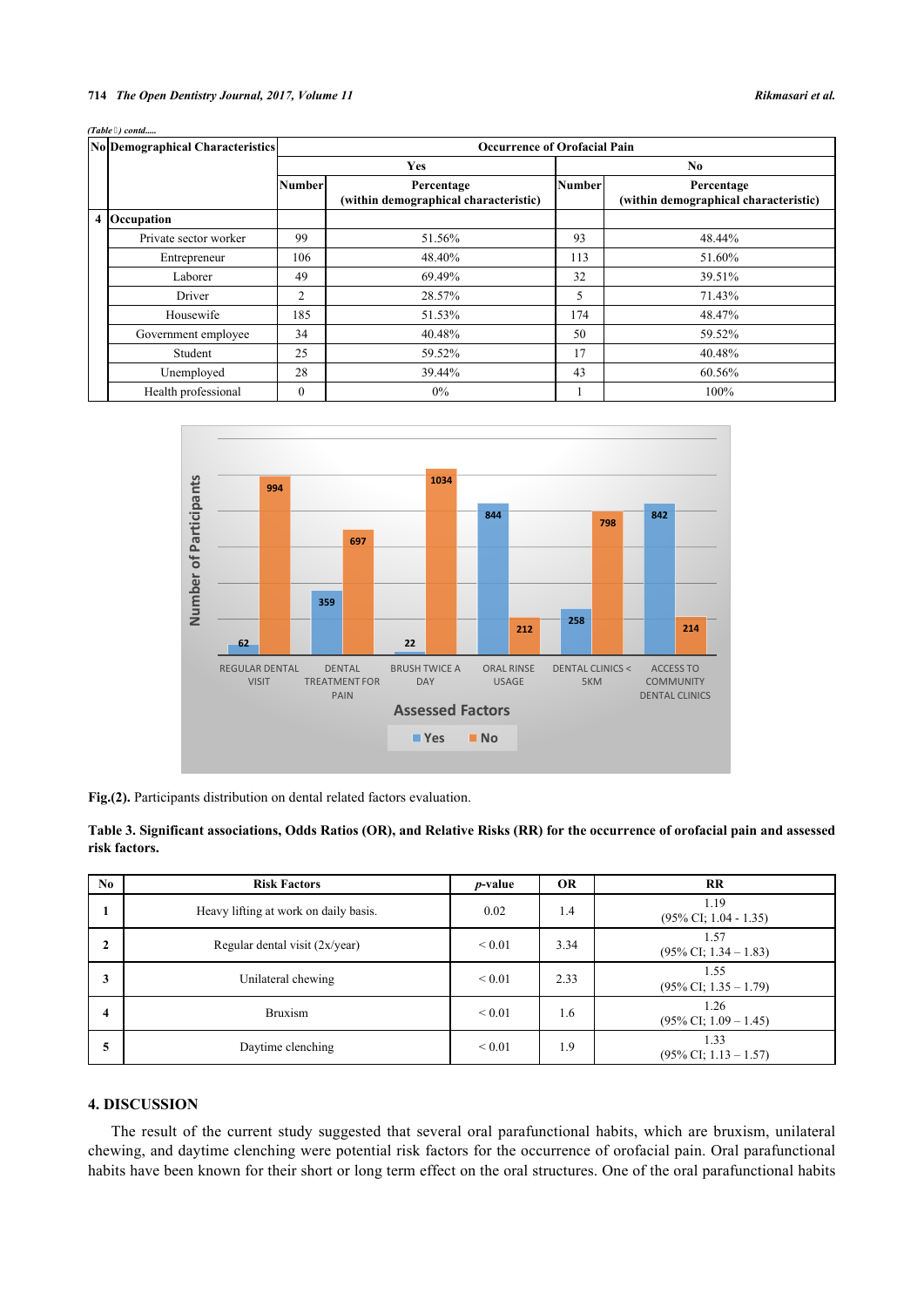that are assumed to be closely related to the occurrence of TMD pain is bruxism, which is a type of oral parafunctional habit consists of clenching and grinding due to possible abnormalities in the masticatory system. Bruxism might be caused by psychological, morphological, as well as pathophysiologic factors [[15\]](#page-7-5). A study conducted by Ahlberg *et al*, (2005) about the association between perceived orofacial pain and reported bruxism showed that orofacial pain experienced by the research participant in recent time was significantly associated to frequent bruxism [\[16](#page-7-6)].

Another oral parafunctional habit that was found to be significantly associated to the occurrence of orofacial pain in the current study was daytime clenching. This particular result of the current study is in line with a study that was performed to evaluate the association between several oral parafunctional habits and several diagnoses classified to TMD subgroup. In that study, daytime clenching was found to be a significant risk factor for myofascial pain, of which people who frequently did daytime clenching are 4.9 times more likely to get myofascial pain compared to those who did not do it as frequent as those who did [[17](#page-7-7)]. Another study that evaluated the association between oral parafunctional habits and painful TMD showed that those who were doing two or three concomitant oral parafunctional habits were more likely to develop painful TMD [\[18](#page-7-8)].

Another study that showed similar result to the current study is the one that was performed by Velly *et al.*, (2003) about contributing factors of chronic masticatory myofascial pain. The result of this investigational study showed that clenching and grinding were found to be associated to masticatory myofascial pain [[19\]](#page-7-9). Clenching or what is identified as an activity of bringing the teeth in contact with high level of force, causes the masticatory muscles to tighten more than normal. A repetition of this mechanism will cause an accumulation of substrates that will interfere with the intracellular pH and the conduction of action potential necessary for muscle activation [\[20\]](#page-7-10). This will finally lead to muscle fatigue and in the end, muscle pain.

The result of the current study also revealed a significant association between unilateral chewing to the occurrence of orofacial pain. A study by Santana-Mora *et al*, (2013) about the habitual chewing side syndrome on temporomandibular disorder revealed that habitual chewing on a certain side of the mouth is significantly associated to the painful side being complained by TMD patient[[21](#page-7-11)]. Whilst a study by Reinhardt *et al*, (2006) revealed that individual with unilateral chewing habit showed more signs and symptoms of TMD [[22\]](#page-7-12), Another result of the current study was the significant association between heavy lifting and the occurrence of orofacial pain. Heavy lifting or weight lifting has been closely related to TMD and that the symptoms might vary from sensation of pain in the temporomandibular joint to limited jaw opening [[23\]](#page-7-13). During heavy lifting or any other maximal muscular activity, voluntary clenching is somehow a very common thing to do [[24\]](#page-7-14). Considering that the participants are at work in most days and repeatedly performed the heavy lifting, and as a consequence repeatedly clenched their teeth voluntarily, the occurrence of orofacial pain seems to be logically associated.

The last significant association found in the current study was the association between having a regular dental visitation schedule twice a year to the occurrence of orofacial pain. It was revealed that participants who had a regular dental visit twice a year had an increased risk of 57% of having orofacial pain compared to those who did not have regular dental check-up. This particular finding of the current study might be caused by several factors, such as participants' overall dental condition prior to the visit. The question asked in the questionnaire did not explore when the participant started the regular dental visit, whether they have been visiting the dentist regularly for years or have just been visiting for the last year. If the later was the condition, then a poor oral health status might be the participants' starting point. Therefore, when they started to regularly visit the dentist, they are more aware with dental and oral problems that might manifest as orofacial pain. This condition might result as if the regular dental visit was associated with the occurrence of orofacial pain. Further study exploring the association between these factors might provide clearer explanation regarding this particular result.

As for the rest of the assumed risk factors assessed in the current study (*i.e*. age, gender, educational attainment, stress), despite the fact that these factors were found to be significantly associated to the occurrence of orofacial pain in previous studies, there were no other significant association between these factors and the occurrence of orofacial pain were found in the current study. According to previous studies, [[13,](#page-7-3) [25](#page-7-15) - [27\]](#page-7-16) there are several factors that might be potential risk factors for the occurrence of orofacial pain, such as age, educational attainment, gender, psychosocial, genetic, environment, pain sensitivity, and oral parafunctional habits. In relation to this, the current study also assessed the association between nail biting as one of the oral parafunctional habits that was found to be associated with the occurrence of orofacial pain in previous studies. Unlike the finding on previous study by Macfarlane *et al*, (2003) about the association between mechanical factors and the occurrence of orofacial pain [\[26\]](#page-7-17), there was no association found between nail biting with the occurrence of orofacial pain. In their study, Macfarlane *et al*., revealed that nail biting is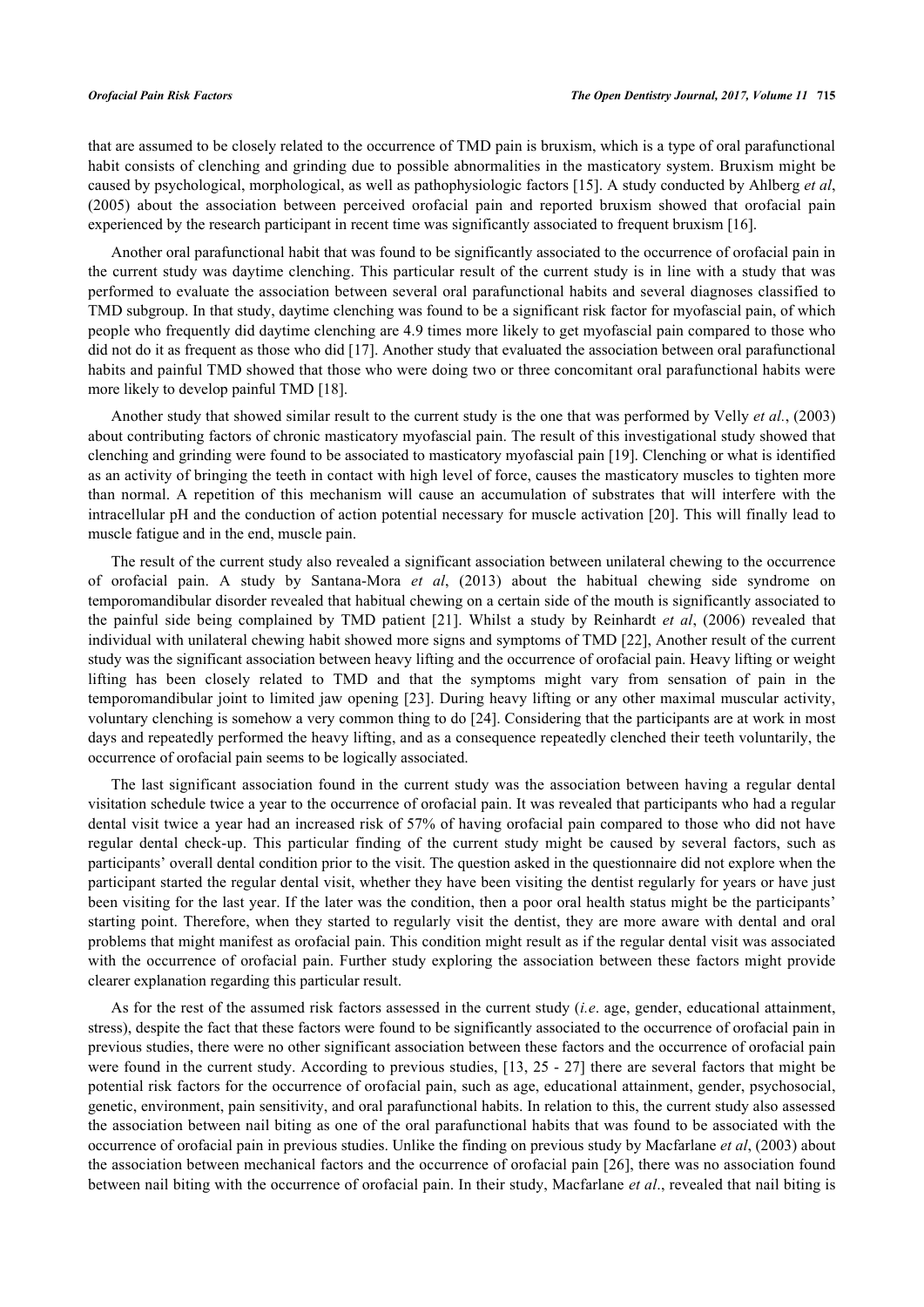significantly associated with the occurrence of orofacial pain [\[26](#page-7-17)].

## **CONCLUSION**

To conclude, from the finding of the current study it can be summarized that the occurrence of orofacial pain in Indonesian sample might be associated to certain oral parafunctional habits, work activity, as well as regular dental visits. Further study based on the result of the current study is an avenue for future investigation. Future studies that evaluated other suspected risk factors of orofacial pain, such as genetic factor that might resulted in a more tailored treatment for an individual with orofacial pain [[25](#page-7-15)] would also be of great importance. Last but not least, a study that thoroughly evaluated the involvement of psychological factor should also be considered for future investigation.

## **ETHICS APPROVAL AND CONSENT TO PARTICIPATE**

An ethical approval was gained from the Health Research Ethic Committee Faculty of Medicine Universitas Padjadjaran, Bandung, Indonesia.

## **HUMAN AND ANIMAL RIGHTS**

The reported experiments are in accordance with the ethical standards of the committee responsible for human experimentation (institutional and national), and with the Helsinki Declaration of 1975, as revised in 2008 [\(http://www.wma.net/en/20activities/10ethics/10helsinki/\)](http://www.wma.net/en/20activities/10ethics/10helsinki/).

## **CONSENT FOR PUBLICATION**

All participants signed a written informed consent.

## **CONFLICT OF INTEREST**

The authors declare no conflict of interest, financial or otherwise.

#### **ACKNOWLEDGEMENTS**

The authors would like to acknowledge the Indonesian Ministry of Research, Technology, and Higher Education that funded the current research through the *Penelitian Unggulan Perguruan Tinggi* (PUPT) Research Grant.

#### **REFERENCES**

- <span id="page-6-0"></span>[1] de Leeuw R, Klasser GD. Guidelines for assessment, diagnosis, and management. 5th ed. Illinois: Quintessence Publishing Co, Inc 2013.
- <span id="page-6-1"></span>[2] Romero-Reyes M, Uyanik JM. Orofacial pain management: Current perspectives. J Pain Res 2014; 7: 99-115. [\[http://dx.doi.org/10.2147/JPR.S37593](http://dx.doi.org/10.2147/JPR.S37593)] [PMID: [24591846\]](http://www.ncbi.nlm.nih.gov/pubmed/24591846)
- <span id="page-6-2"></span>[3] Shueb SS, Nixdorf DR, John MT, Alonso BF, Durham J. What is the impact of acute and chronic orofacial pain on quality of life? J Dent 2015; 43: 1203-10. [\[http://dx.doi.org/10.1016/j.jdent.2015.06.001](http://dx.doi.org/10.1016/j.jdent.2015.06.001)] [PMID: [26073033\]](http://www.ncbi.nlm.nih.gov/pubmed/26073033)
- [4] Oberoi SS, Hiremath SS, Yashoda R, Marya C, Rekhi A. Prevalence of various orofacial pain symptoms and their overall impact on quality of life in a Tertiary Care Hospital in India. J Oral Maxillofac Surg 2014; 13: 533-8. [\[http://dx.doi.org/10.1007/s12663-013-0576-6\]](http://dx.doi.org/10.1007/s12663-013-0576-6) [PMID: [26225024](http://www.ncbi.nlm.nih.gov/pubmed/26225024)]
- [5] Barros VdeM, Seraidarian PI, Côrtes MI, de Paula LV. The impact of orofacial pain on the quality of life of patients with temporomandibular disorder. J Orofac Pain 2009; 23: 28-37. [PMID: [19264033\]](http://www.ncbi.nlm.nih.gov/pubmed/19264033)
- <span id="page-6-3"></span>[6] Kumar S, Badiyani BK, Kumar A, Dixit G, Sharma P, Agrawal S. Orofacial pain and quality of life in early adolescents in India. Int J Adolesc Med Health 2016. [\[http://dx.doi.org/10.1515/ijamh-2016-0037](http://dx.doi.org/10.1515/ijamh-2016-0037)] [PMID: [27542197\]](http://www.ncbi.nlm.nih.gov/pubmed/27542197)
- <span id="page-6-4"></span>[7] Macfarlane TV, Blinkhorn AS, Davies RM, Kincey J, Worthington HV. Oro-facial pain in the community: Prevalence and associated impact. Community Dent Oral Epidemiol 2002; 30: 52-60. [\[http://dx.doi.org/10.1034/j.1600-0528.2002.300108.x\]](http://dx.doi.org/10.1034/j.1600-0528.2002.300108.x) [PMID: [11918576](http://www.ncbi.nlm.nih.gov/pubmed/11918576)]
- <span id="page-6-5"></span>[8] Maulina T, Yubiliana G, Rachmi CN, Wulansari D, Rikmasari R. A population-based study about the prevalence of orofacial pain and its association to demographical factors in West Java Province, Indonesia. Int J Clin Dent 2016; 9: 171-82.
- <span id="page-6-6"></span>[9] Constante HM, Bastos JL, Peres KG, Peres MA. Socio-demographic and behavioural inequalities in the impact of dental pain among adults: A population-based study. Community Dent Oral Epidemiol 2012; 40: 498-506. [\[http://dx.doi.org/10.1111/j.1600-0528.2012.00701.x\]](http://dx.doi.org/10.1111/j.1600-0528.2012.00701.x) [PMID: [22607027](http://www.ncbi.nlm.nih.gov/pubmed/22607027)]